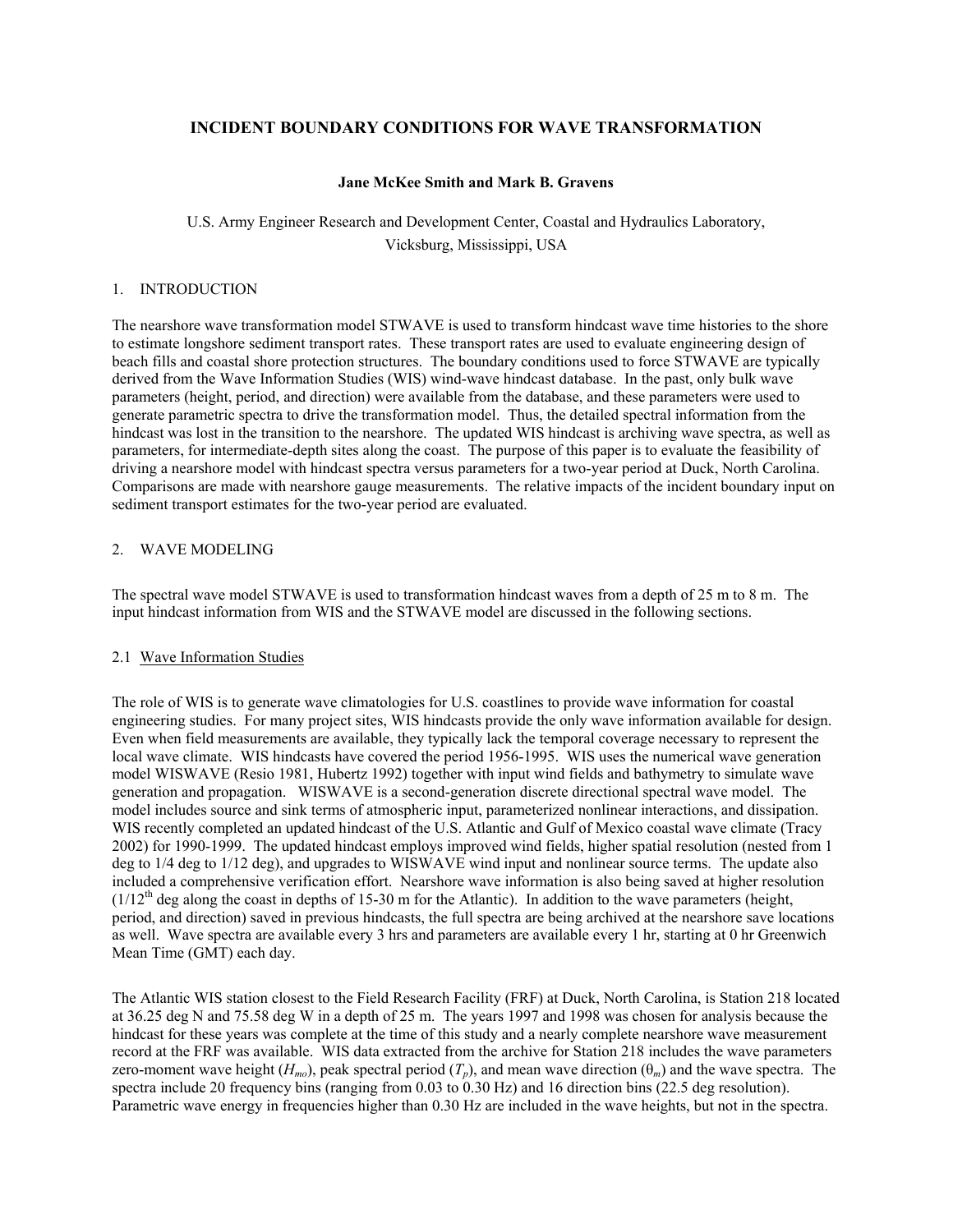The closest wave buoy to WIS Station 218 is the National Data Buoy Center Buoy 44014 located at 36.58 deg N and 74.83 deg W in depth of 48 m. In addition to the nearshore save locations, WIS saves wave model results for all active buoy locations for verification. For 1998, data from Buoy 44014 were available for the months of June through December. Estimates of WIS errors, based on Buoy 44014, are given in Table 1. The bias and root-meansquare (RMS) error are defined as:

$$
Bias = \frac{\sum (P_{measured} - P_{simulated})}{n}
$$
 (1)

$$
RMS Error = \sqrt{\frac{\sum (P_{measured} - P_{simulated})^2}{n}}
$$
 (2)

where P<sub>measured</sub> is the measured wave parameter (buoy), P<sub>simulated</sub> is the modeled wave parameter (WIS), and *n* is the number of values.

| Table 1. WIS Errors based on Buoy 44014 |               |                  |                 |                         |  |  |  |  |
|-----------------------------------------|---------------|------------------|-----------------|-------------------------|--|--|--|--|
| Wave Height                             |               | Peak Wave Period |                 | <b>Directional Bias</b> |  |  |  |  |
| Bias (m)                                | RMS Error (m) | Bias (sec)       | RMS Error (sec) | (deg)                   |  |  |  |  |
| $-0.04$                                 | 0.33          | $-0.87$          | 2.5             | $-7.9$                  |  |  |  |  |

### 2.2 STWAVE

The numerical model STWAVE (Resio 1987, 1988; Smith et al. 2001) was used to transformation the WIS hindcast from the 25-m depth at Station 218 to 8-m depth for comparison to the FRF 8-m directional array. STWAVE numerically solves the steady-state conservation of spectral wave action balance along backward-traced wave rays:

$$
(C_{ga})_x \frac{\partial}{\partial x} \frac{C_a C_{ga} \cos(\mu - \alpha) E(f, \alpha)}{\omega_r} + (C_{ga})_y \frac{\partial}{\partial y} \frac{C_a C_{ga} \cos(\mu - \alpha) E(f, \alpha)}{\omega_r} = \sum \frac{S}{\omega_r}
$$
(3)

where

- $C_{ga}$  = absolute wave group celerity
- $x, y$  = spatial coordinates, subscripts indicate *x* and *y* components
- $C_a$  = absolute wave celerity
- $\mu$  = current direction
- $\alpha$  = propagation direction of spectral component
- $E =$  spectral energy density
- $f =$  frequency of spectral component
- $\omega_r$  = relative angular frequency (frequency relative to the current)
- *S* = energy source/sink terms

The source and sink terms include wind input, nonlinear wave-wave interactions, dissipation within the wave field, and surf-zone breaking. The terms on the left-hand side of Equation 3 represent wave propagation (refraction and shoaling), and the source/sink terms on the right-hand side of the equation represent energy growth or decay in the spectrum.

The assumptions made in STWAVE are as follows:

• Mild bottom slope and negligible wave reflection.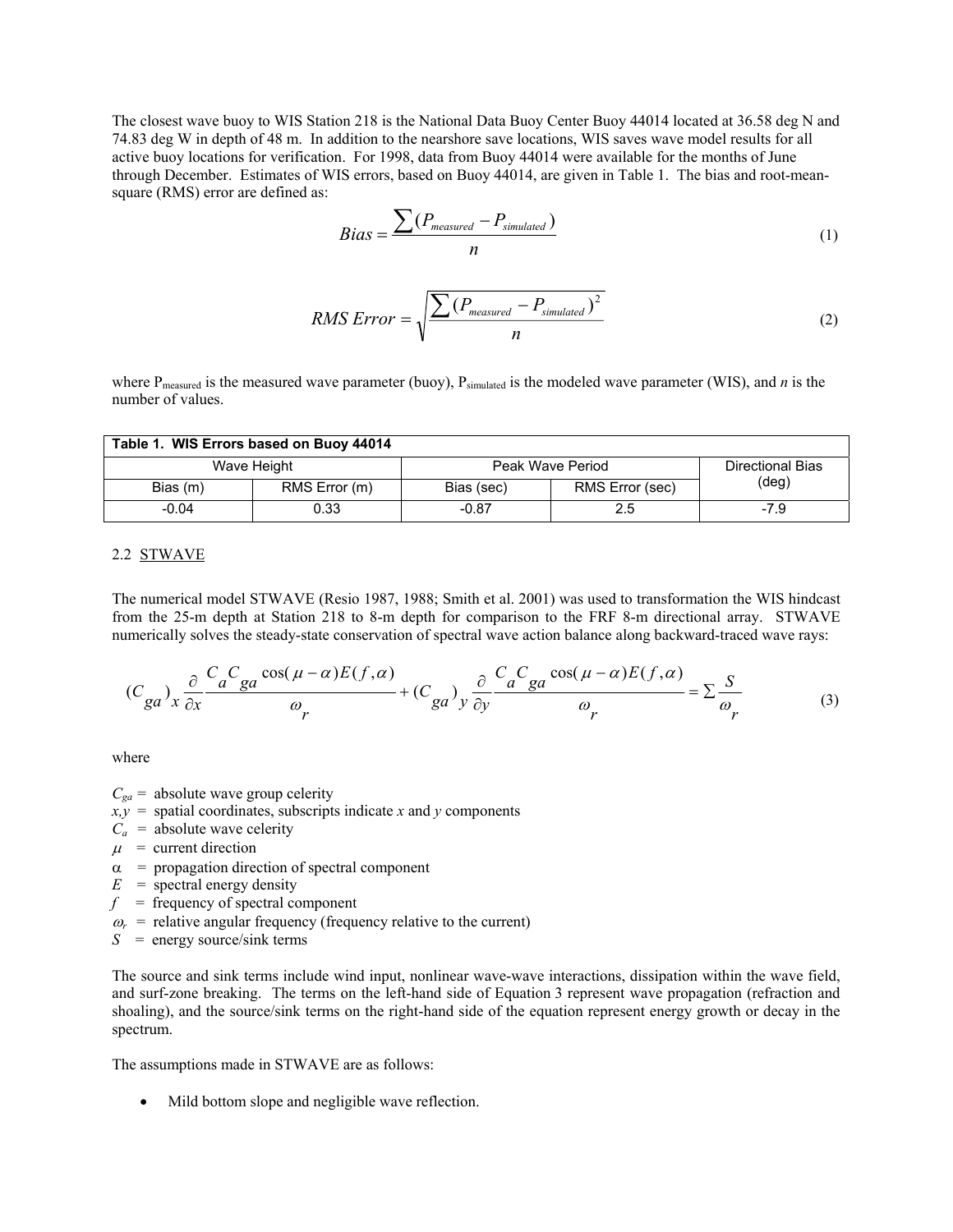- Spatially homogeneous offshore wave conditions.
- Steady waves, currents, and winds.
- Linear refraction and shoaling.
- Depth-uniform current.
- Negligible bottom friction.

STWAVE is a half-plane model, meaning that only waves propagating toward the coast are represented. Waves reflected from the coast or waves generated by winds blowing offshore are neglected. Wave breaking in the surf zone limits the maximum wave height based on the local water depth and wave steepness. STWAVE is a finitedifference model and calculates wave spectra on a rectangular grid with square grid cells. The model outputs include zero-moment wave height, peak wave period  $(T_p)$ , and mean wave direction  $(\alpha_m)$  at all grid points and twodimensional spectra at selected grid points.

The STWAVE bathymetry grid was developed using high-resolution data available from the FRF. The grid extends from the shoreline to WIS Station 218 in 25-m water depth. The grid is 163 cells across the shore and 260 cells along the shore with a resolution of 100 m. The grid is orientated with *x*-axis perpendicular to the shoreline (waves from 70 deg are parallel to the grid *x*-axis). Input wave spectra were generated using two methods: 1) WIS spectra were truncated to align with the STWAVE half-plane grid. Model runs using the WIS spectra as input will be referred to as the 'spectral results'. 2) WIS-generated bulk wave parameters were used to generate spectra of the TMA shape (Bouws et al. 1985) in frequency and a cos<sup>n</sup> directional distribution, with wave height, peak period, and mean direction defined by WIS. The values of the spectral peakedness parameters and spreading exponent used varied with peak period as estimated by Thompson et al. (1996). Model runs using the WIS parameters as input will be referred to as the 'parametric results'. Local wind speed and direction used in the simulations were taken from WIS Station 218. Tide elevation measured at the 8-m depth at the FRF was input as a tidal adjustment. When measured tide was not available, the predicted tide was substituted. Currents were neglected in the simulations.

# 3. COMPARISONS TO FIELD MEASUREMENTS

Wave measurements from the nearshore 15-element array of bottom-mounted pressure gauges (Gauge 111), located north of the FRF pier at 36.1872 deg N, 75.7429 W in a depth of approximately 8 m were used for model comparisons. The gauge array provides high-resolution directional measurements. Wave spectra are based on 8192-sec time series of data collected at 2 Hz and analyzed using the Iterative Maximum Likelihood Method (Long and Oltman-Shay 1991, Long and Atmadja 1994). Spectral information is available every 3 hrs starting a 1 hr GMT. Note that the measurements lag 1 hr from the WIS standard output times.

Table 2 provides error statistics for the STWAVE simulations based on the 8-m array measurements. The bias and RMS error are defined by Equations 1 and 2, respectively. Positive biases represent underestimates by the model. The statistics cover the full years, less 20 3-hr measurement gaps in the 8-m array data for 1997 and 15 gaps in 1998. In general, wave height is represented with similar accuracy with the parametric and spectral methods. Wave periods and mean wave directions show significant improvement using the spectral method. Figures 1-4 show comparisons of the measured and modeled wave heights and mean directions for April 1997 and October1998. One-month plots are selected because full-year plots are too compressed to show the details of the comparisons. These two months were shown because they include events with the largest errors in the model results, which will be discussed in more detail in later sections. A wave direction of 70 deg is normal to the shoreline.

|      | Table 2. Wave model errors based on FRF 8-m array measurements |             |               |                  |                 |                       |                 |  |
|------|----------------------------------------------------------------|-------------|---------------|------------------|-----------------|-----------------------|-----------------|--|
|      |                                                                | Wave Height |               | Peak Wave Period |                 | <b>Mean Direction</b> |                 |  |
| Year | Method                                                         | Bias (m)    | RMS Error (m) | Bias (sec)       | RMS Error (sec) | Bias (deg)            | RMS Error (deg) |  |
| 1997 | Parametric                                                     | 0.17        | 0.40          | 3.0              | 4.5             | 3.2                   | 32.1            |  |
|      | Spectral                                                       | 0.14        | 0.37          | 0.6              | 3.8             | 1.8                   | 23.3            |  |
| 1998 | Parametric                                                     | 0.18        | 0.44          | 3.7              | 4.9             | 3.3                   | 35.7            |  |
|      | Spectral                                                       | 0.17        | 0.34          | 1.2              | 3.4             | 2.3                   | 22.8            |  |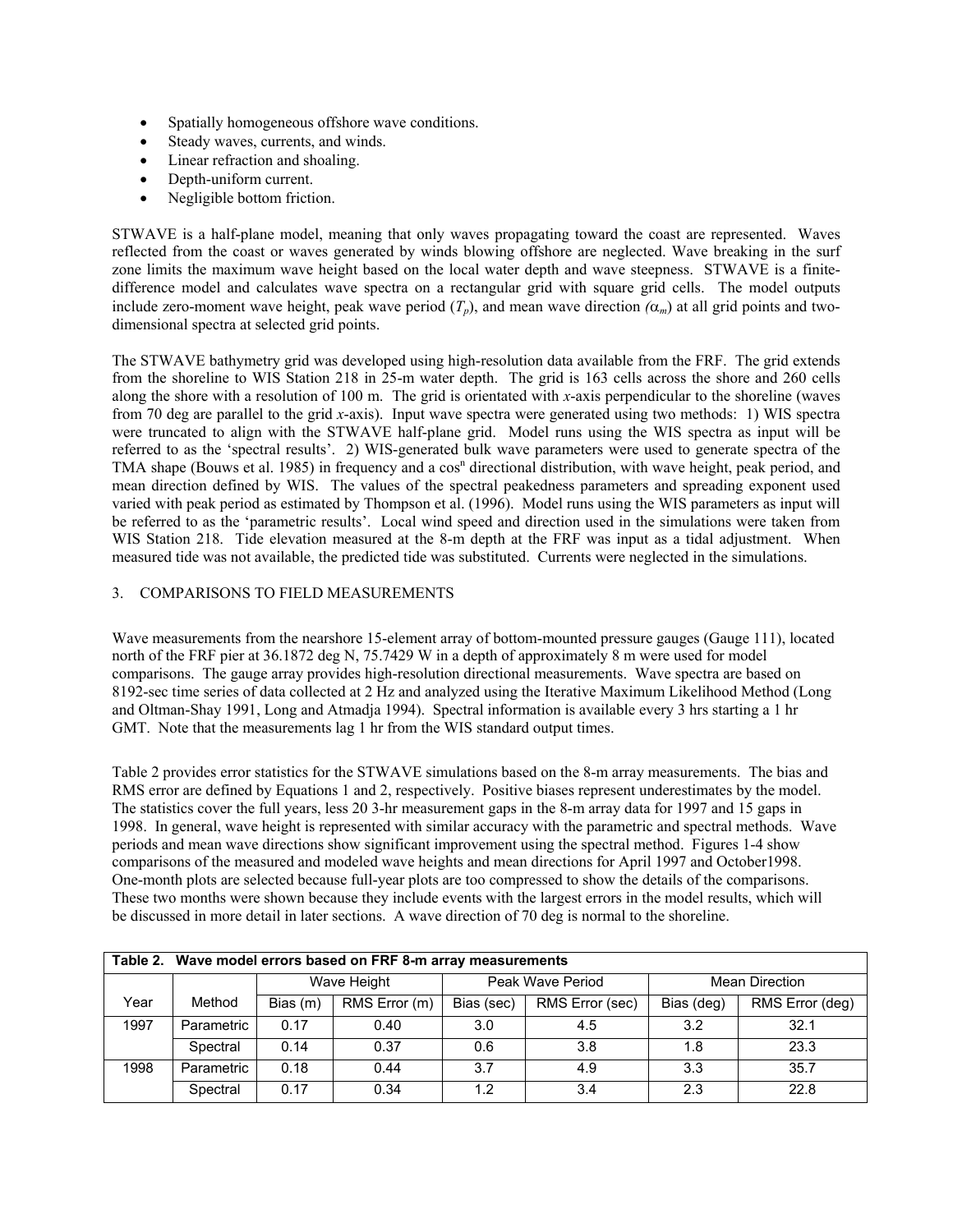

**Figure 1. Comparison of measured and modeled wave height for April 1997 at 8-m depth** 



**Figure 2. Comparison of measured and modeled mean wave direction for April 1997 at 8-m depth**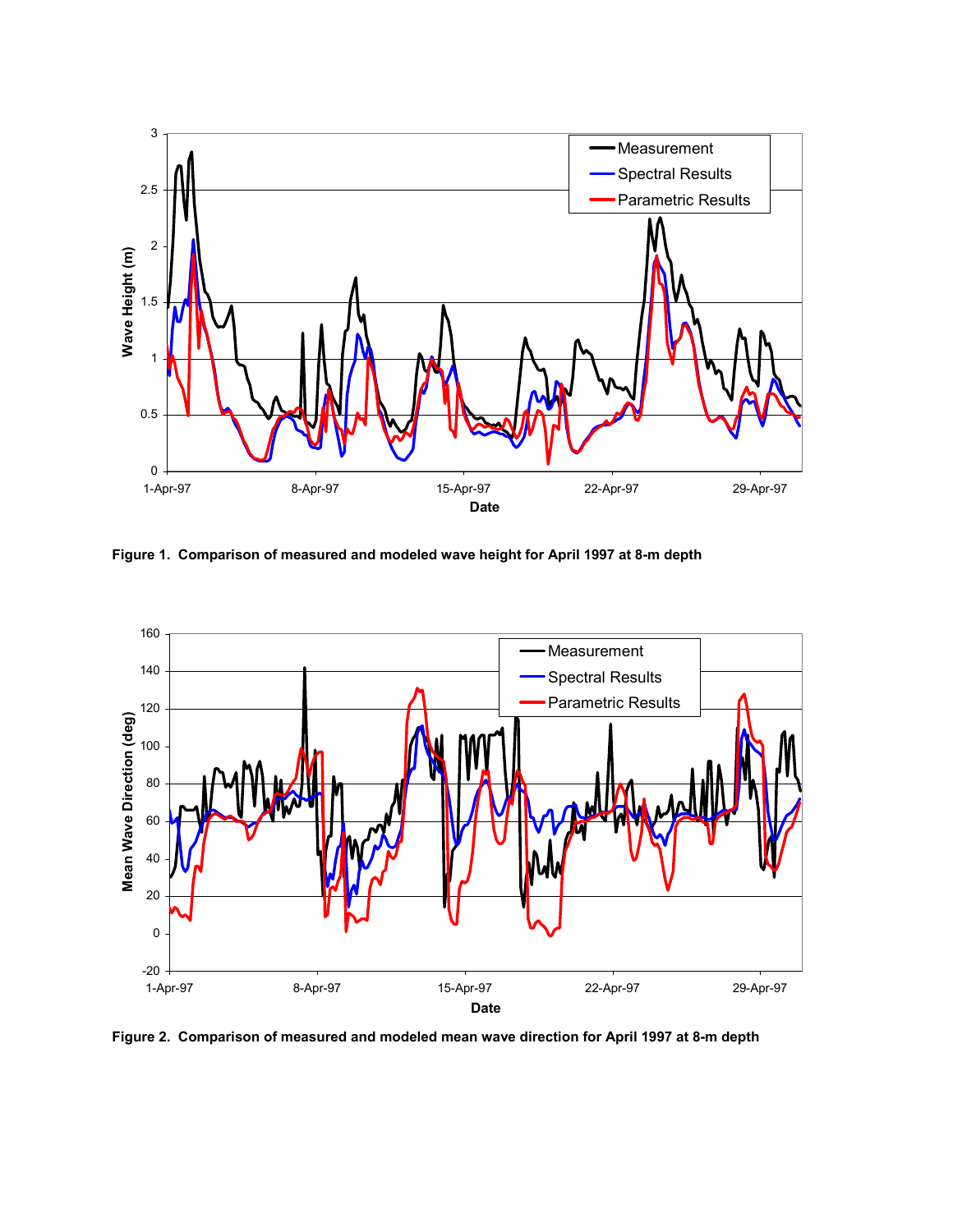

**Figure 3. Comparison of measured and modeled wave height for August 1998 at 8-m depth** 



**Figure 4. Comparison of measured and modeled mean wave direction for August 1998 at 8-m depth**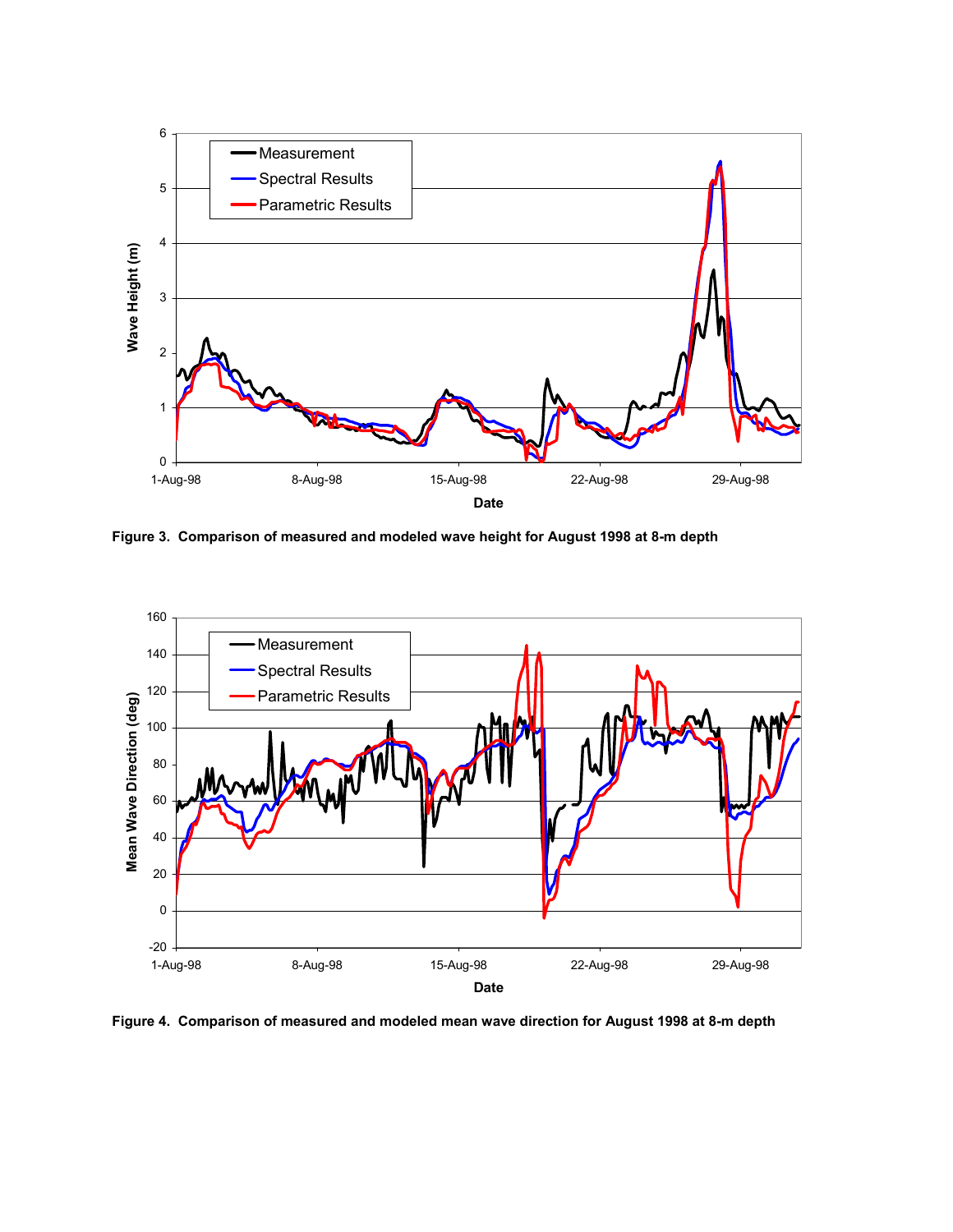Figures 1 and 3 show that waves heights from the STWAVE spectral and parametric results are very consistent with a few larger errors in the parametric results for isolated points (e.g., 1-2 April 1997). The simulated wave heights (spectral and parametric) are generally smaller than the measurements with the exception of the large overestimate of wave heights during Hurricane Bonnie in August of 1998 (simulated wave height of 5.2 m and measured wave height of 3.5 m). The overestimation during Bonnie is also observed in WIS comparisons to Buoy 44014 (30%) overestimate). The larger errors in peak wave period for the parametric results are due to the presence of multiple wave trains that are not modeled with the parametric approach (all energy is assigned to a single peak). Errors in mean direction are reduced by approximately one-third by using the spectral approach. The mean directions from the parametric approach display some large deviations from the measurements and from the spectral approach (20- 60 deg). These errors are the result of multiple wave trains or offshore (WIS) peak directions that are nearly parallel to the coast.

#### 4. SEDIMENT TRANSPORT CALCULATIONS

The result of interest for most coastal processes investigations is not the waves, but the sediment transport generated by breaking waves. The STWAVE simulations are not of sufficient spatial resolution to determine breaking wave parameters for longshore sediment transport calculations. To estimate longshore energy flux at incipient breaking, STWAVE spectra from the 8-m depth (8-m array location) were linearly refracted and shoaled across a typical onedimensional beach profile. Wave breaking was implemented using the dissipation function of Battjes and Janssen (1978),

$$
D = 0.25 Q_b f_m (H_{\text{max}})^2
$$
 (4)

$$
H_{\text{max}} = 0.14L \tanh(kd) \tag{5}
$$

where

- $D =$  energy dissipation
- $Q_b$  = percentage of waves breaking based on a truncated Rayleigh distribution of wave heights
- $f_m$  = mean frequency
- $L =$  wavelength
- $k =$  wave number
- $d =$  water depth

A single typical beach profile was used for the full 2 years (Figure 5). The longshore energy flux,  $P_{ls}$ , was calculated based on the Shore Protection Manual (1984) by integration over the spectrum as

$$
P_{ls} = \rho g \iint C_g E df \sin 2\alpha d\alpha \tag{6}
$$

where

- $\rho$  = mass density of water (1000 kg/m<sup>3</sup>, fresh water)
- $g =$  acceleration of gravity (9.81 m/s<sup>2</sup>)

 $C_g$  = wave group celerity

The energy flux was calculated at incipient breaking, as defined by the most seaward location where  $O_b = 0.01$  (or where 1% of the waves are breaking). This is approximately the location where the wave height is largest.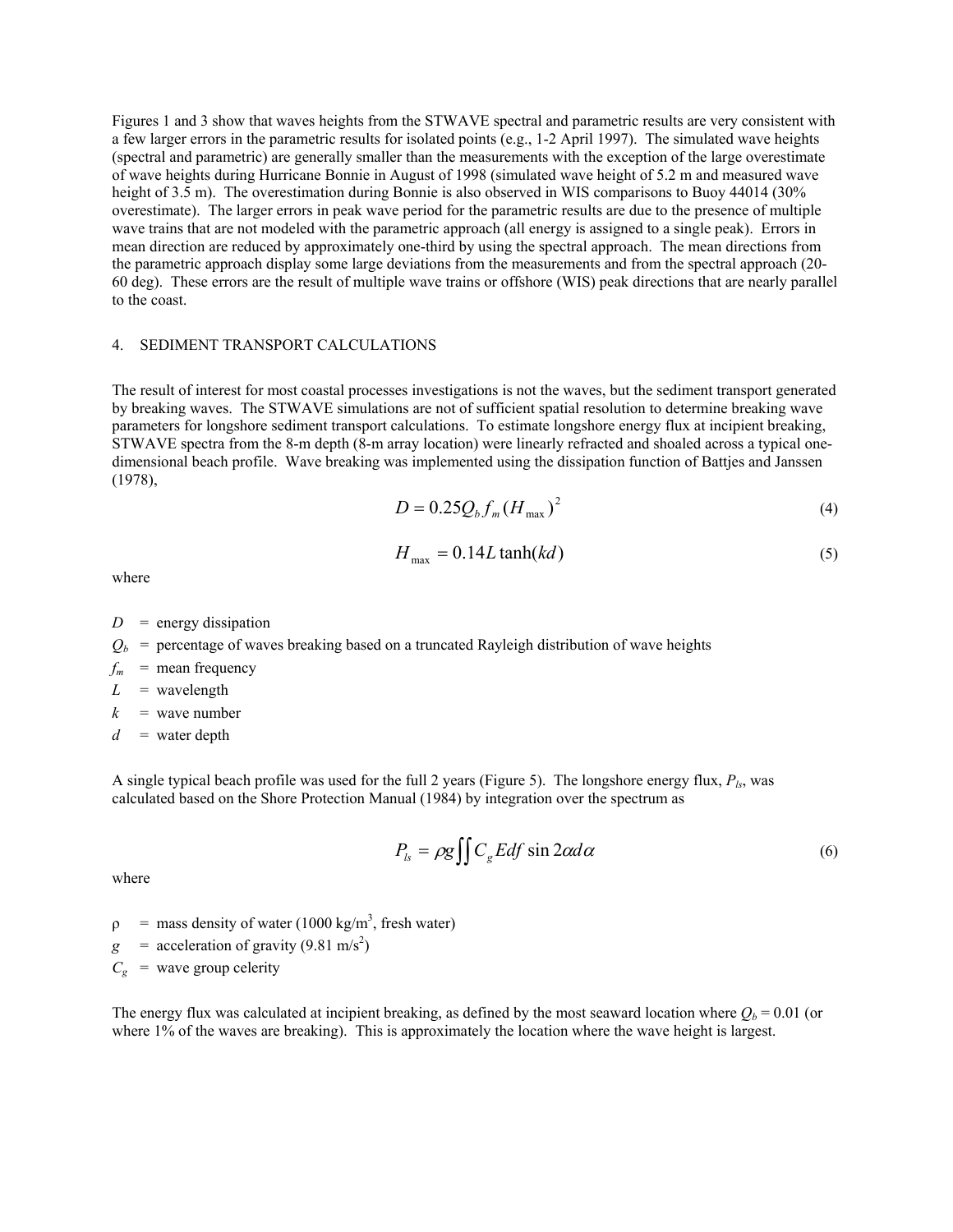

**Figure 5. Typical beach profile used for breaking wave energy flux calculation**

The longshore sediment transport rate  $(Q, m^3/\text{sec})$  is calculated (SPM 1984, Equation 4-49)

$$
Q = \frac{0.77 P_{ls}}{g(\rho_s - \rho)(1 - n)}
$$
(7)

where

 $\rho_s$  = mass density of sediment (2650 kg/m<sup>3</sup> for quartz sand)

 $n =$  sediment porosity (0.4)

The transport rate was calculated for each 3-hr wave condition. The bias and RMS errors for the longshore sediment transport rate are given in Table 3. The larger errors for 1998 are driven by the substantial overestimate of wave heights associated with Hurricane Bonnie. The transport rates were integrated over each 3-hour wave condition to give the cumulative net volume of sediment transport. Figures 6 and 7 shows the cumulative transport for the two wave model results and calculated from the 8-m array measurements for 1997 and 1998, respectively. Positive transport is to the south and negative transport is to the north. The cumulative transport plots show that most of the transport occurs over relatively short events when the wave height exceeds approximately 2 m. These events show up as step functions in Figures 6 and 7. In general, the spectral results provide improved estimates of the cumulative sediment transport (e.g., 25% error in the cumulative transport for 1997 for the spectral results versus 48% error for the parametric results). However, the large overestimate of northward transport associated with Hurricane Bonnie results in cumulative volumes in 1998 for both the spectral and parametric models that are in the wrong transport direction (north instead of south). The cumulative volumes from the spectral method are reasonable for 1998 up to Hurricane Bonnie in late August.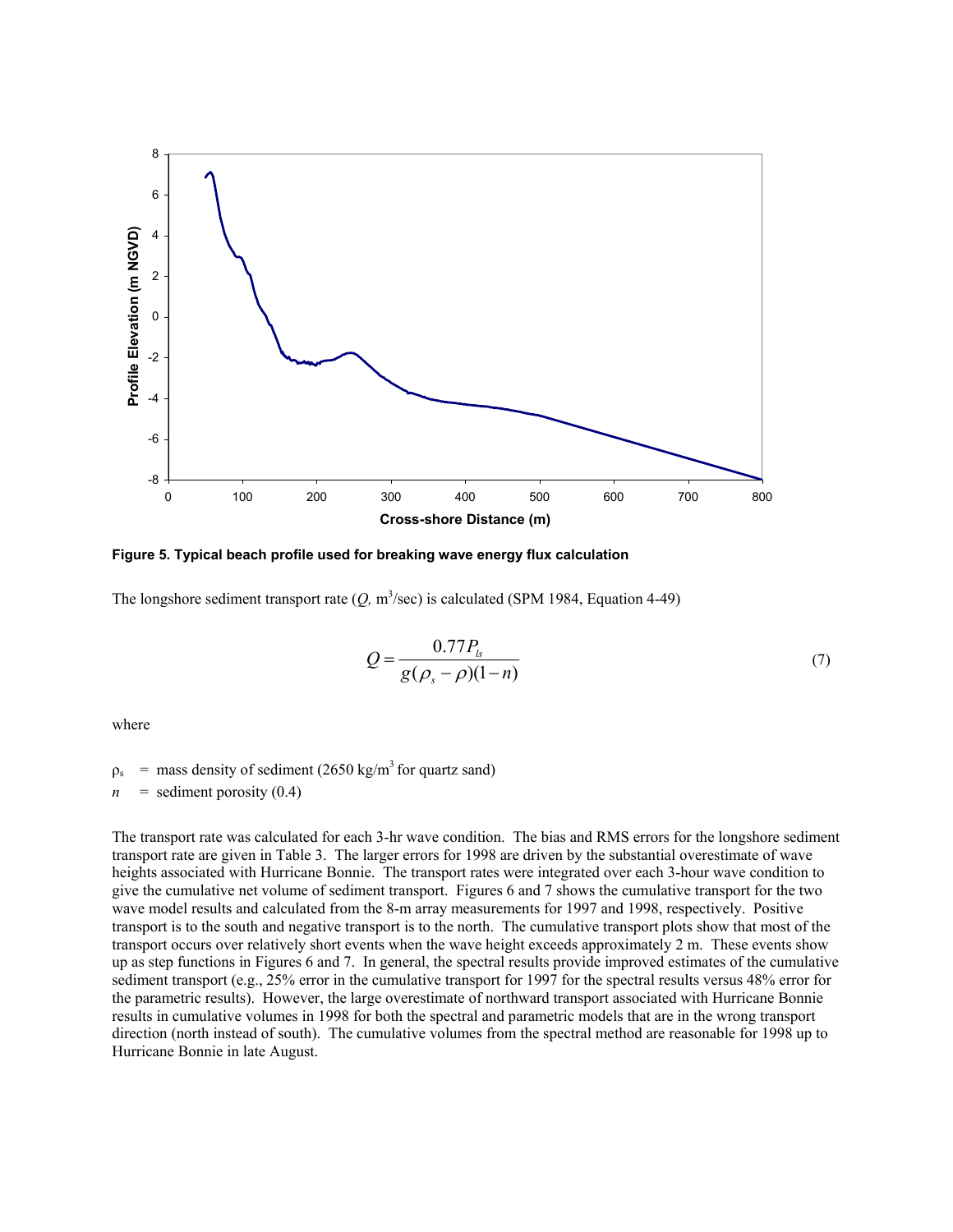

**Figure 6. Cumulative longshore sediment transport for 1997 using spectral and parametric forcing** 



**Figure 7. Cumulative longshore sediment transport for 1998 using spectral and parametric forcing**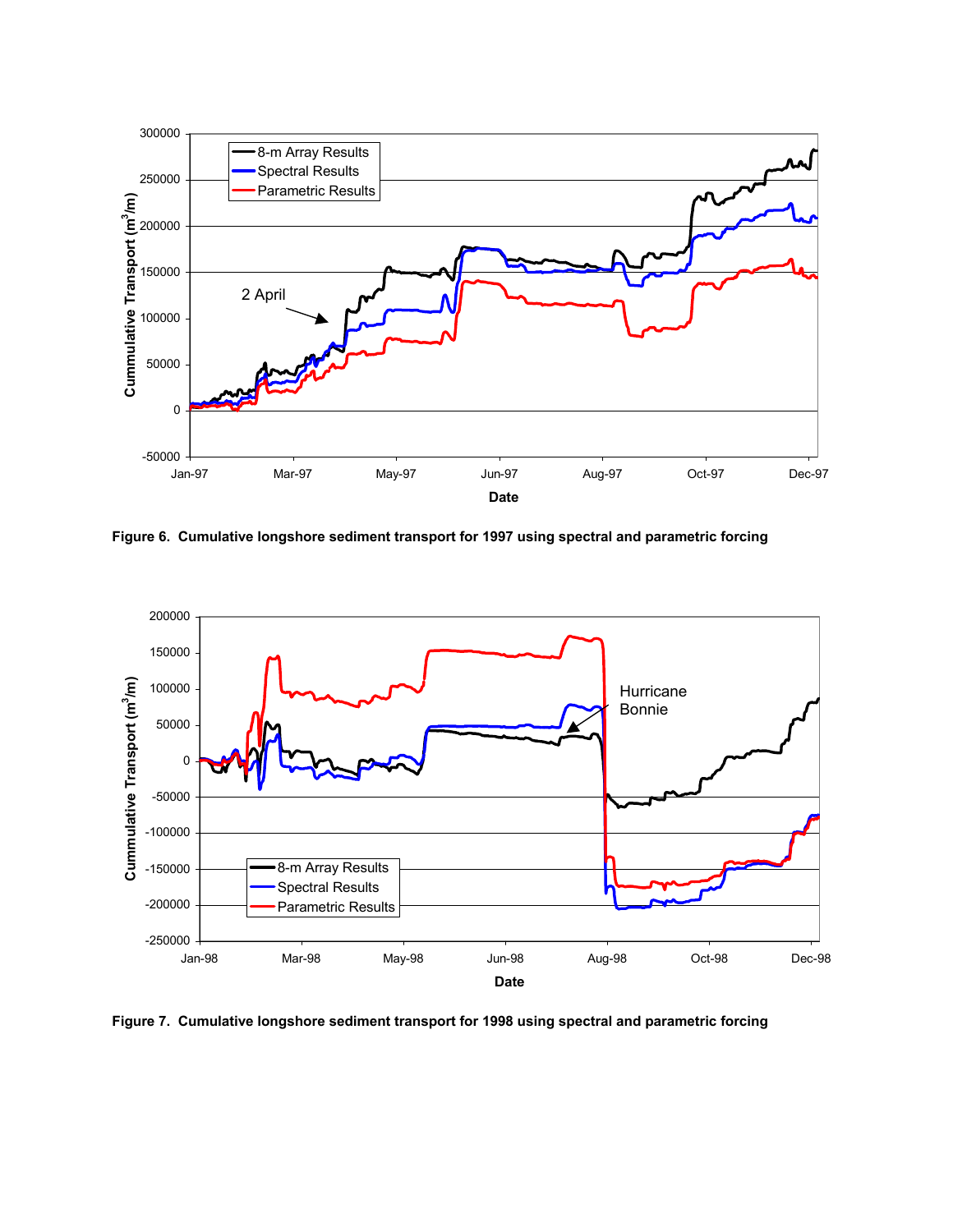|      | Table 3. Sediment transport estimate errors based on FRF 8-m array measurements |                         |                       |  |  |  |
|------|---------------------------------------------------------------------------------|-------------------------|-----------------------|--|--|--|
|      |                                                                                 | Sediment Transport Rate |                       |  |  |  |
| Year | Method                                                                          | Bias $(m^3/sec)$        | RMS Error $(m^3/sec)$ |  |  |  |
| 1997 | Parametric                                                                      | 47.6                    | 478                   |  |  |  |
|      | Spectral                                                                        | 25.4                    | 437                   |  |  |  |
| 1998 | Parametric                                                                      | 56.5                    | 1728                  |  |  |  |
|      | Spectral                                                                        | 55.7                    | 1350                  |  |  |  |

# 5. DISCUSSION

Use of the WIS hindcast wave spectra to drive the nearshore wave transformation model STWAVE provides improved results compared to using bulk parameters of wave height, peak period, and mean direction. For 1997, the bias in transport rate was cut in half using the spectral method. Although the wave height errors are similar for both the spectral and parametric methods, the errors in peak period and, more importantly, mean direction are reduced by approximately one-third. Wave direction is a key element in the calculation of longshore energy flux.

The main difficulty in application of the parametric method is that it over simplifies the energy distribution with direction. An extreme example of this is shown in Figures 8 and 9 for comparisons of the frequency spectra and dimensionless directional distributions, respectively, for the 8-m measurement and the two simulation results. In this case, two spectral peaks were present at 25-m depth (a high-frequency peak that was oblique to shore and a lowfrequency peak that was more normal to the shore). In the truncation of the input spectra and the transformation to shore, the higher frequency peak is nearly eradicated and the lower frequency peak dominates. This can generate large errors in total energy, peak period, mean direction, and longshore transport volume (see Figure 6). The key error in the parametric approach is the specification of the mean wave direction. As noted previously, errors in wave height are similar to the spectral approach, but occasional large errors occur in mean direction (20-60 deg). The parametric approach used here could be improved by truncating the WIS spectra to a half plane prior to calculating the wave parameters or by identifying individual wave trains and transforming them independently. These independent wave trains need to be recombined prior to calculating wave breaking.

Parametric approaches to nearshore wave transformation have been used to reduce computational time. Wave parameters are used to generate a wave climate. Then, representative wave parameters are chosen for transformation instead of simulating a full year or multiple years. The nearshore time series of waves/sediment transport are then reconstructed by matching offshore time histories to nearshore model output. This approach requires approximately two orders of magnitude less computation effort than running a full-year time history at 3-hr intervals. Parallel processing now allows us to run simulations with quick turnaround. A one-year simulation for the 16 by 26 km grid used for the FRF took 3.2 hours on an Origin 3000 using 16 processors (or approximately 6 days on a single processor, 400-MHz Alpha workstation). Computational time could be significantly decreased by applying a sediment transport threshold (e.g., Gravens et al. 1991) and eliminating wave events that produce insignificant transport.

Errors in the nearshore wave results come from two sources: input to the model and the model itself. Input error may include errors in the WIS hindcast (e.g., overestimate of wave height for Hurricane Bonnie), local winds, and bathymetry. The comprehensive verification effort for the updated hindcast will help identify WIS errors. Errors within STWAVE may include the truncation to a half plane, linear transformation, and local generation. These potential errors are being further investigated.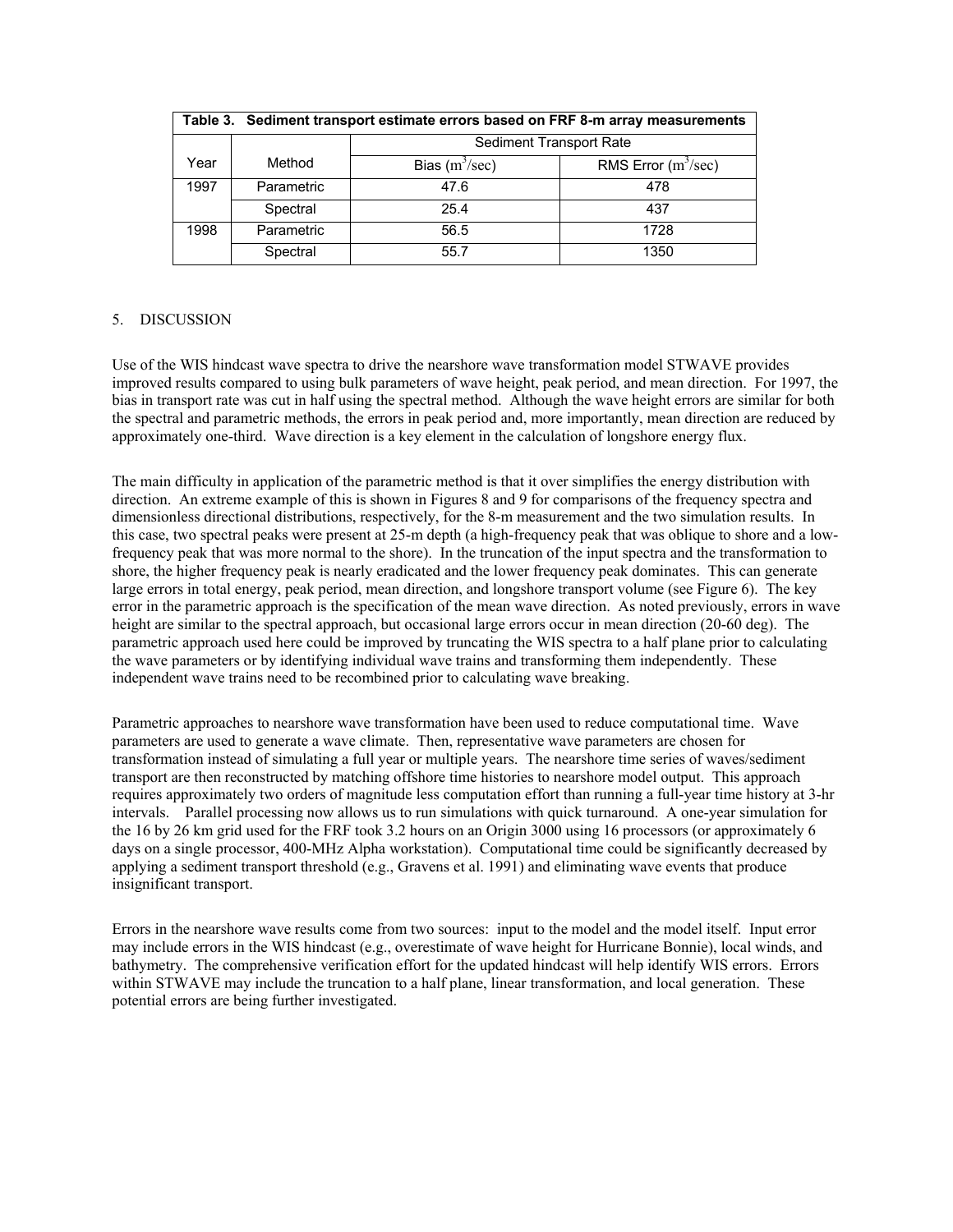

**Figure 8. Frequency spectra from 2 April 1997 at 12:00 GMT**



**Figure 9. Directional distribution from 2 April 1997 at 12:00 GMT**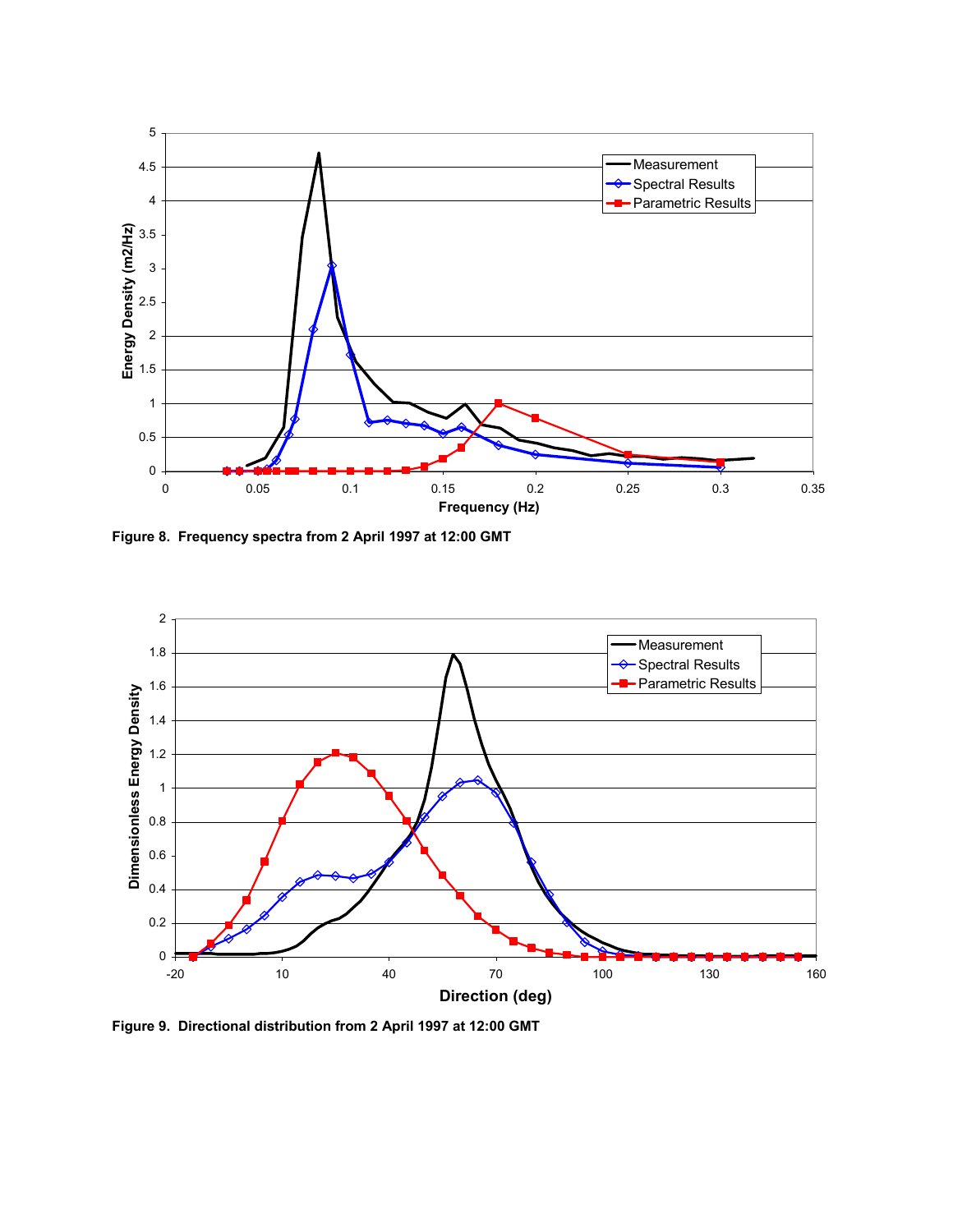## 6. CONCLUSIONS

This study shows that transformation of the WIS hindcast spectra using STWAVE provides improved results over driving STWAVE using parametric spectra based on the bulk parameters of wave height, peak period, and mean direction. Error statistics show marginal improvement in the modeled nearshore wave height, but significant improvement in peak period and mean direction. The wave energy and direction are the key parameters for estimating longshore energy flux and longshore sediment transport. These improvements come at the cost of increased computation effort. Longshore transport is driven by large wave events, so errors in the STWAVE input conditions for a single large wave event, such as Hurricane Bonnie in August of 1998, can dominate the estimate of cumulative transport over a full year. Thus, good understanding of the error characteristics of the WIS hindcast is critical for application of the data to drive nearshore wave transformation. Use of hindcast (or measured) frequencydirection spectral to drive nearshore transformation preserves the complexity of the wave field (frequency and directional distributions, including multiple wave trains) and improves estimates of potential longshore sediment transport.

## 7. ACKNOWLEDGEMENTS

Permission to publish this paper was granted by the Office, Chief of Engineers, U.S. Army Corps of Engineers. This research was conducted under the Transformation-Scale Waves work unit in the Coastal Navigation Program of the Coastal and Hydraulics Laboratory, U.S. Army Engineer Research and Development Center. Barbara Tracy and Jane Payne of the Wave Information Studies supplied WIS results, and Ann Sherlock assisted with model runs. Field data were collected and analyzed by Chuck Long at the Field Research Facility, Coastal and Hydraulics Laboratory, U.S. Army Engineer Research and Development Center.

## 8. REFERENCES

Battjes, J.A. and J.P.F.M. Janssen. 1978: Energy loss and set-up due to breaking of random waves. *Proceedings 16th International Conference on Coastal Engineering*, ASCE, 569-587.

Bouws, E., Gunther, H., Rosenthal, W., and Vincent, C. L. 1985: Similarity of the wind wave spectrum in finite depth waves; 1. Spectral form. *Journal of Geophysical Research*, 90(C1), 975-986.

Gravens, M. B., Kraus, N. C., and Hanson, H. 1991: GENESIS: Generalized model for simulating shoreline change. Report 2 workbook and system user's manual. Technical Report CERC-89-19, U.S. Army Engineer Waterways Experiment Station, Vicksburg, Miss

Hubertz, J. A. 1992: User's guide to the Wave Information Studies (WIS) wave model, version 2.0. WIS Report 27, U.S. Army Engineer Waterways Experiment Station, Vicksburg, Miss.

Long, C. E., and Oltman-Shay, J. 1991: Directional characteristics of waves in shallow water. Technical Report CERC-91-1, U.S. Army Engineer Waterways Experiment Station, Vicksburg, Miss

Long, C. E., and Atmadja, J. 1994: Index and bulk parameters for frequency-direction spectra measured at CERC Field Research Facility, September 1990 to August 1991. Miscellaneous Paper CERC-94-5, U.S. Army Engineer Waterways Experiment Station, Vicksburg, Miss.

Resio, D. T. 1981: Implications of an f<sup>4</sup> equilibrium range for wind-generated waves. *Journal of Physical Oceanography*, 19, 193-204.

\_\_\_\_\_. 1987: Shallow-water waves. I: Theory. *Journal of Waterway, Port, Coastal, and Ocean Engineering*, 113(3), ASCE, 264-281.